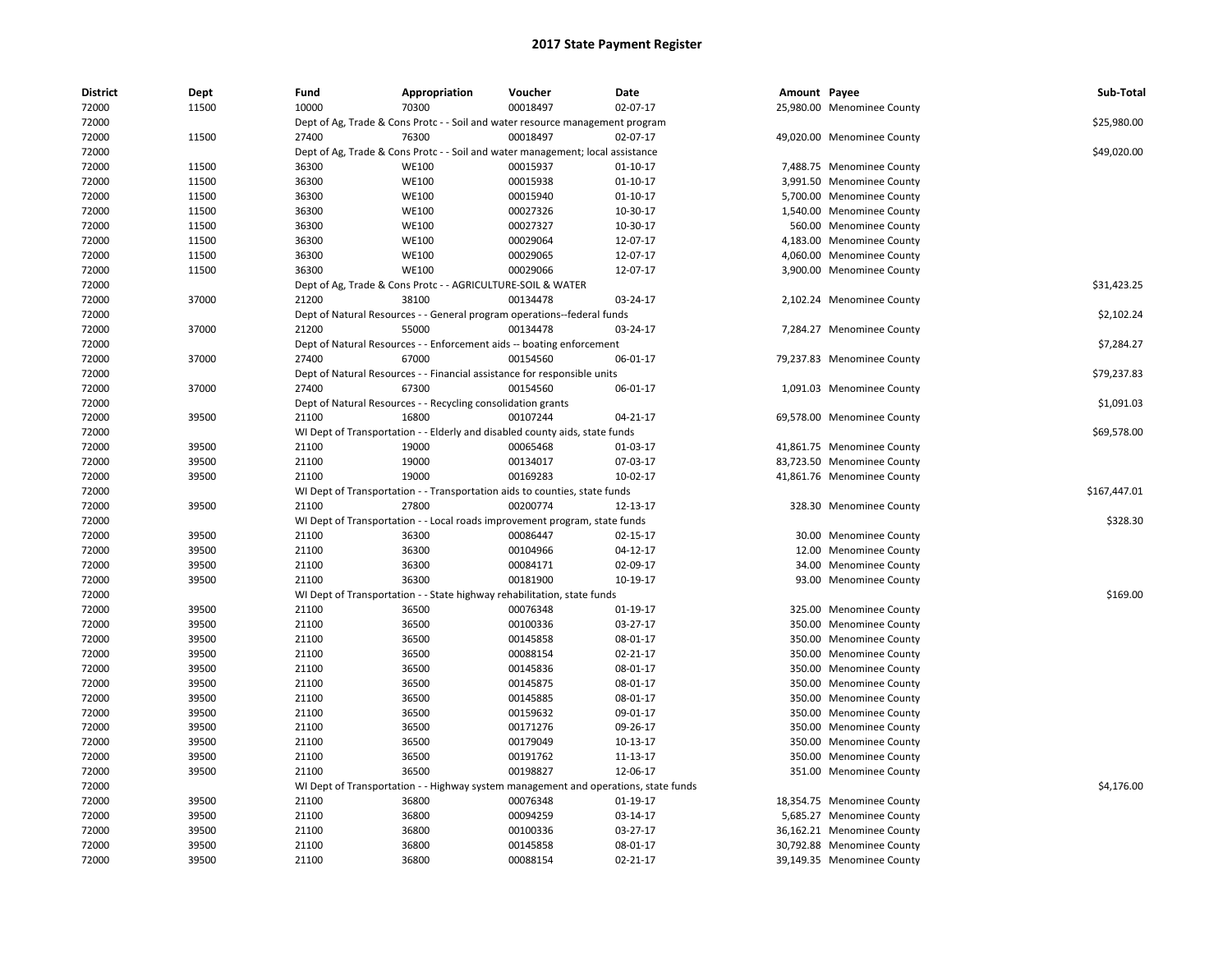| 72000<br>39500<br>21100<br>36800<br>00145836<br>08-01-17<br>22,282.04 Menominee County<br>72000<br>39500<br>21100<br>36800<br>00145875<br>08-01-17<br>56,952.97 Menominee County<br>72000<br>39500<br>21100<br>36800<br>00145885<br>08-01-17<br>31,022.00 Menominee County<br>00159632<br>72000<br>39500<br>21100<br>36800<br>09-01-17<br>39,937.78 Menominee County<br>72000<br>39500<br>21100<br>36800<br>00171276<br>09-26-17<br>31,086.49 Menominee County<br>72000<br>39500<br>21100<br>36800<br>00174728<br>10-05-17<br>98,492.66 Menominee County<br>39500<br>36800<br>00179049<br>28,725.80 Menominee County<br>72000<br>21100<br>10-13-17<br>39500<br>21100<br>36800<br>00186670<br>72000<br>11-01-17<br>1,251.84 Menominee County<br>72000<br>39500<br>21100<br>36800<br>00191762<br>11-13-17<br>10,829.79 Menominee County<br>36800<br>00198827<br>72000<br>39500<br>21100<br>12-06-17<br>22,062.62 Menominee County<br>\$472,788.45<br>72000<br>WI Dept of Transportation - - Routine maintenance activities, state funds<br>43500<br>10000<br>00000<br>90717<br>72000<br>06-15-17<br>184,639.00 Menominee County<br>90800<br>72000<br>43500<br>10000<br>00000<br>07-01-17<br>48,666.00 Menominee County<br>72000<br>43500<br>10000<br>00000<br>90801<br>08-01-17<br>114,129.00 Menominee County<br>10000<br>90802<br>72000<br>43500<br>00000<br>09-01-17<br>167,884.00 Menominee County<br>72000<br>43500<br>10000<br>00000<br>90805<br>10-02-17<br>39,966.00 Menominee County<br>90713<br>72000<br>43500<br>10000<br>00000<br>04-01-17<br>69,232.00 Menominee County<br>\$624,516.00<br>72000<br>Department of Health Services - - State/Federal Aids<br>72000<br>45500<br>10000<br>22600<br>00022010<br>$01 - 12 - 17$<br>33,632.06 Menominee County<br>72000<br>\$33,632.06<br>Department of Justice - - County law enforcement services<br>72000<br>45500<br>10000<br>23100<br>00039133<br>12-20-17<br>800.00 Menominee County<br>72000<br>Department of Justice - - Law enforcement training fund, local assistance<br>\$800.00<br>72000<br>45500<br>10000<br>26300<br>00022036<br>68,724.00 Menominee County<br>01-12-17<br>\$68,724.00<br>72000<br>Department of Justice - - County-tribal programs, local assistance<br>10000<br>30800<br>00031927<br>09-21-17<br>72000<br>46500<br>1,637.12 Menominee County<br>72000<br>\$1,637.12<br>Department of Military Affairs - - Emergency response equipment<br>46500<br>10000<br>34200<br>00030322<br>72000<br>08-11-17<br>917.56 Menominee County<br>46500<br>10000<br>34200<br>00030735<br>08-23-17<br>72000<br>9,570.66 Menominee County<br>72000<br>Department of Military Affairs - - Federal aid, local assistance<br>\$10,488.22<br>36400<br>00027693<br>72000<br>46500<br>27200<br>06-14-17<br>1,816.09 Menominee County<br>Department of Military Affairs - - Division of emergency management; petroleum inspection fund<br>\$1,816.09<br>72000<br>28000<br>00037715<br>72000<br>48500<br>58200<br>10-25-17<br>4,036.86 Menominee County<br>Department of Veterans Affairs - - Transportation payment<br>\$4,036.86<br>72000<br>10000<br>14400<br>00051188<br>72000<br>50500<br>06-02-17<br>563,200.00 Menominee County<br>Department of Administration - - Management assistance grants to counties<br>\$563,200.00<br>72000<br>72000<br>50500<br>10000<br>15500<br>00041391<br>01-31-17<br>2,905.88 Menominee County<br>72000<br>50500<br>10000<br>15500<br>00043767<br>03-01-17<br>2,087.76 Menominee County<br>50500<br>10000<br>15500<br>00046150<br>03-29-17<br>72000<br>1,862.21 Menominee County<br>00048908<br>72000<br>50500<br>10000<br>15500<br>05-01-17<br>1,652.44 Menominee County<br>00051843<br>72000<br>50500<br>10000<br>15500<br>05-31-17<br>2,547.32 Menominee County<br>72000<br>50500<br>10000<br>15500<br>00054262<br>06-29-17<br>2,257.59 Menominee County<br>10000<br>00056711<br>72000<br>50500<br>15500<br>07-31-17<br>1,106.39 Menominee County<br>10000<br>00058927<br>08-29-17<br>72000<br>50500<br>15500<br>505.34 Menominee County<br>72000<br>50500<br>10000<br>15500<br>00061491<br>09-29-17<br>250.10 Menominee County<br>10000<br>15500<br>00065212<br>72000<br>50500<br>11-15-17<br>618.24 Menominee County<br>72000<br>50500<br>10000<br>15500<br>00067481<br>12-15-17<br>2,056.98 Menominee County<br>\$17,850.25<br>72000<br>Department of Administration<br>- Federal aid; local assistance<br>72000<br>50500<br>23500<br>37100<br>00041391<br>01-31-17<br>1,634.56 Menominee County<br>72000<br>50500<br>23500<br>37100<br>00043767<br>03-01-17<br>1,028.30 Menominee County<br>23500<br>72000<br>50500<br>37100<br>00046150<br>03-29-17<br>1,047.50 Menominee County<br>72000<br>50500<br>23500<br>37100<br>00048908<br>05-01-17<br>493.58 Menominee County<br>72000<br>50500<br>23500<br>37100<br>00051843<br>05-31-17<br>566.29 Menominee County | <b>District</b> | Dept | Fund | Appropriation | Voucher | Date | Amount Payee | Sub-Total |
|---------------------------------------------------------------------------------------------------------------------------------------------------------------------------------------------------------------------------------------------------------------------------------------------------------------------------------------------------------------------------------------------------------------------------------------------------------------------------------------------------------------------------------------------------------------------------------------------------------------------------------------------------------------------------------------------------------------------------------------------------------------------------------------------------------------------------------------------------------------------------------------------------------------------------------------------------------------------------------------------------------------------------------------------------------------------------------------------------------------------------------------------------------------------------------------------------------------------------------------------------------------------------------------------------------------------------------------------------------------------------------------------------------------------------------------------------------------------------------------------------------------------------------------------------------------------------------------------------------------------------------------------------------------------------------------------------------------------------------------------------------------------------------------------------------------------------------------------------------------------------------------------------------------------------------------------------------------------------------------------------------------------------------------------------------------------------------------------------------------------------------------------------------------------------------------------------------------------------------------------------------------------------------------------------------------------------------------------------------------------------------------------------------------------------------------------------------------------------------------------------------------------------------------------------------------------------------------------------------------------------------------------------------------------------------------------------------------------------------------------------------------------------------------------------------------------------------------------------------------------------------------------------------------------------------------------------------------------------------------------------------------------------------------------------------------------------------------------------------------------------------------------------------------------------------------------------------------------------------------------------------------------------------------------------------------------------------------------------------------------------------------------------------------------------------------------------------------------------------------------------------------------------------------------------------------------------------------------------------------------------------------------------------------------------------------------------------------------------------------------------------------------------------------------------------------------------------------------------------------------------------------------------------------------------------------------------------------------------------------------------------------------------------------------------------------------------------------------------------------------------------------------------------------------------------------------------------------------------------------------------------------------------------------------------------------------------------------------------------------------------------------------------------------------------------------------------------------------------------------------------------------------------------------------------------------------------------------------------------------------------------------------------------------------------------------------------------------------------------------------------------------------------------------------------------------------------------------------------------------------------|-----------------|------|------|---------------|---------|------|--------------|-----------|
|                                                                                                                                                                                                                                                                                                                                                                                                                                                                                                                                                                                                                                                                                                                                                                                                                                                                                                                                                                                                                                                                                                                                                                                                                                                                                                                                                                                                                                                                                                                                                                                                                                                                                                                                                                                                                                                                                                                                                                                                                                                                                                                                                                                                                                                                                                                                                                                                                                                                                                                                                                                                                                                                                                                                                                                                                                                                                                                                                                                                                                                                                                                                                                                                                                                                                                                                                                                                                                                                                                                                                                                                                                                                                                                                                                                                                                                                                                                                                                                                                                                                                                                                                                                                                                                                                                                                                                                                                                                                                                                                                                                                                                                                                                                                                                                                                                                                           |                 |      |      |               |         |      |              |           |
|                                                                                                                                                                                                                                                                                                                                                                                                                                                                                                                                                                                                                                                                                                                                                                                                                                                                                                                                                                                                                                                                                                                                                                                                                                                                                                                                                                                                                                                                                                                                                                                                                                                                                                                                                                                                                                                                                                                                                                                                                                                                                                                                                                                                                                                                                                                                                                                                                                                                                                                                                                                                                                                                                                                                                                                                                                                                                                                                                                                                                                                                                                                                                                                                                                                                                                                                                                                                                                                                                                                                                                                                                                                                                                                                                                                                                                                                                                                                                                                                                                                                                                                                                                                                                                                                                                                                                                                                                                                                                                                                                                                                                                                                                                                                                                                                                                                                           |                 |      |      |               |         |      |              |           |
|                                                                                                                                                                                                                                                                                                                                                                                                                                                                                                                                                                                                                                                                                                                                                                                                                                                                                                                                                                                                                                                                                                                                                                                                                                                                                                                                                                                                                                                                                                                                                                                                                                                                                                                                                                                                                                                                                                                                                                                                                                                                                                                                                                                                                                                                                                                                                                                                                                                                                                                                                                                                                                                                                                                                                                                                                                                                                                                                                                                                                                                                                                                                                                                                                                                                                                                                                                                                                                                                                                                                                                                                                                                                                                                                                                                                                                                                                                                                                                                                                                                                                                                                                                                                                                                                                                                                                                                                                                                                                                                                                                                                                                                                                                                                                                                                                                                                           |                 |      |      |               |         |      |              |           |
|                                                                                                                                                                                                                                                                                                                                                                                                                                                                                                                                                                                                                                                                                                                                                                                                                                                                                                                                                                                                                                                                                                                                                                                                                                                                                                                                                                                                                                                                                                                                                                                                                                                                                                                                                                                                                                                                                                                                                                                                                                                                                                                                                                                                                                                                                                                                                                                                                                                                                                                                                                                                                                                                                                                                                                                                                                                                                                                                                                                                                                                                                                                                                                                                                                                                                                                                                                                                                                                                                                                                                                                                                                                                                                                                                                                                                                                                                                                                                                                                                                                                                                                                                                                                                                                                                                                                                                                                                                                                                                                                                                                                                                                                                                                                                                                                                                                                           |                 |      |      |               |         |      |              |           |
|                                                                                                                                                                                                                                                                                                                                                                                                                                                                                                                                                                                                                                                                                                                                                                                                                                                                                                                                                                                                                                                                                                                                                                                                                                                                                                                                                                                                                                                                                                                                                                                                                                                                                                                                                                                                                                                                                                                                                                                                                                                                                                                                                                                                                                                                                                                                                                                                                                                                                                                                                                                                                                                                                                                                                                                                                                                                                                                                                                                                                                                                                                                                                                                                                                                                                                                                                                                                                                                                                                                                                                                                                                                                                                                                                                                                                                                                                                                                                                                                                                                                                                                                                                                                                                                                                                                                                                                                                                                                                                                                                                                                                                                                                                                                                                                                                                                                           |                 |      |      |               |         |      |              |           |
|                                                                                                                                                                                                                                                                                                                                                                                                                                                                                                                                                                                                                                                                                                                                                                                                                                                                                                                                                                                                                                                                                                                                                                                                                                                                                                                                                                                                                                                                                                                                                                                                                                                                                                                                                                                                                                                                                                                                                                                                                                                                                                                                                                                                                                                                                                                                                                                                                                                                                                                                                                                                                                                                                                                                                                                                                                                                                                                                                                                                                                                                                                                                                                                                                                                                                                                                                                                                                                                                                                                                                                                                                                                                                                                                                                                                                                                                                                                                                                                                                                                                                                                                                                                                                                                                                                                                                                                                                                                                                                                                                                                                                                                                                                                                                                                                                                                                           |                 |      |      |               |         |      |              |           |
|                                                                                                                                                                                                                                                                                                                                                                                                                                                                                                                                                                                                                                                                                                                                                                                                                                                                                                                                                                                                                                                                                                                                                                                                                                                                                                                                                                                                                                                                                                                                                                                                                                                                                                                                                                                                                                                                                                                                                                                                                                                                                                                                                                                                                                                                                                                                                                                                                                                                                                                                                                                                                                                                                                                                                                                                                                                                                                                                                                                                                                                                                                                                                                                                                                                                                                                                                                                                                                                                                                                                                                                                                                                                                                                                                                                                                                                                                                                                                                                                                                                                                                                                                                                                                                                                                                                                                                                                                                                                                                                                                                                                                                                                                                                                                                                                                                                                           |                 |      |      |               |         |      |              |           |
|                                                                                                                                                                                                                                                                                                                                                                                                                                                                                                                                                                                                                                                                                                                                                                                                                                                                                                                                                                                                                                                                                                                                                                                                                                                                                                                                                                                                                                                                                                                                                                                                                                                                                                                                                                                                                                                                                                                                                                                                                                                                                                                                                                                                                                                                                                                                                                                                                                                                                                                                                                                                                                                                                                                                                                                                                                                                                                                                                                                                                                                                                                                                                                                                                                                                                                                                                                                                                                                                                                                                                                                                                                                                                                                                                                                                                                                                                                                                                                                                                                                                                                                                                                                                                                                                                                                                                                                                                                                                                                                                                                                                                                                                                                                                                                                                                                                                           |                 |      |      |               |         |      |              |           |
|                                                                                                                                                                                                                                                                                                                                                                                                                                                                                                                                                                                                                                                                                                                                                                                                                                                                                                                                                                                                                                                                                                                                                                                                                                                                                                                                                                                                                                                                                                                                                                                                                                                                                                                                                                                                                                                                                                                                                                                                                                                                                                                                                                                                                                                                                                                                                                                                                                                                                                                                                                                                                                                                                                                                                                                                                                                                                                                                                                                                                                                                                                                                                                                                                                                                                                                                                                                                                                                                                                                                                                                                                                                                                                                                                                                                                                                                                                                                                                                                                                                                                                                                                                                                                                                                                                                                                                                                                                                                                                                                                                                                                                                                                                                                                                                                                                                                           |                 |      |      |               |         |      |              |           |
|                                                                                                                                                                                                                                                                                                                                                                                                                                                                                                                                                                                                                                                                                                                                                                                                                                                                                                                                                                                                                                                                                                                                                                                                                                                                                                                                                                                                                                                                                                                                                                                                                                                                                                                                                                                                                                                                                                                                                                                                                                                                                                                                                                                                                                                                                                                                                                                                                                                                                                                                                                                                                                                                                                                                                                                                                                                                                                                                                                                                                                                                                                                                                                                                                                                                                                                                                                                                                                                                                                                                                                                                                                                                                                                                                                                                                                                                                                                                                                                                                                                                                                                                                                                                                                                                                                                                                                                                                                                                                                                                                                                                                                                                                                                                                                                                                                                                           |                 |      |      |               |         |      |              |           |
|                                                                                                                                                                                                                                                                                                                                                                                                                                                                                                                                                                                                                                                                                                                                                                                                                                                                                                                                                                                                                                                                                                                                                                                                                                                                                                                                                                                                                                                                                                                                                                                                                                                                                                                                                                                                                                                                                                                                                                                                                                                                                                                                                                                                                                                                                                                                                                                                                                                                                                                                                                                                                                                                                                                                                                                                                                                                                                                                                                                                                                                                                                                                                                                                                                                                                                                                                                                                                                                                                                                                                                                                                                                                                                                                                                                                                                                                                                                                                                                                                                                                                                                                                                                                                                                                                                                                                                                                                                                                                                                                                                                                                                                                                                                                                                                                                                                                           |                 |      |      |               |         |      |              |           |
|                                                                                                                                                                                                                                                                                                                                                                                                                                                                                                                                                                                                                                                                                                                                                                                                                                                                                                                                                                                                                                                                                                                                                                                                                                                                                                                                                                                                                                                                                                                                                                                                                                                                                                                                                                                                                                                                                                                                                                                                                                                                                                                                                                                                                                                                                                                                                                                                                                                                                                                                                                                                                                                                                                                                                                                                                                                                                                                                                                                                                                                                                                                                                                                                                                                                                                                                                                                                                                                                                                                                                                                                                                                                                                                                                                                                                                                                                                                                                                                                                                                                                                                                                                                                                                                                                                                                                                                                                                                                                                                                                                                                                                                                                                                                                                                                                                                                           |                 |      |      |               |         |      |              |           |
|                                                                                                                                                                                                                                                                                                                                                                                                                                                                                                                                                                                                                                                                                                                                                                                                                                                                                                                                                                                                                                                                                                                                                                                                                                                                                                                                                                                                                                                                                                                                                                                                                                                                                                                                                                                                                                                                                                                                                                                                                                                                                                                                                                                                                                                                                                                                                                                                                                                                                                                                                                                                                                                                                                                                                                                                                                                                                                                                                                                                                                                                                                                                                                                                                                                                                                                                                                                                                                                                                                                                                                                                                                                                                                                                                                                                                                                                                                                                                                                                                                                                                                                                                                                                                                                                                                                                                                                                                                                                                                                                                                                                                                                                                                                                                                                                                                                                           |                 |      |      |               |         |      |              |           |
|                                                                                                                                                                                                                                                                                                                                                                                                                                                                                                                                                                                                                                                                                                                                                                                                                                                                                                                                                                                                                                                                                                                                                                                                                                                                                                                                                                                                                                                                                                                                                                                                                                                                                                                                                                                                                                                                                                                                                                                                                                                                                                                                                                                                                                                                                                                                                                                                                                                                                                                                                                                                                                                                                                                                                                                                                                                                                                                                                                                                                                                                                                                                                                                                                                                                                                                                                                                                                                                                                                                                                                                                                                                                                                                                                                                                                                                                                                                                                                                                                                                                                                                                                                                                                                                                                                                                                                                                                                                                                                                                                                                                                                                                                                                                                                                                                                                                           |                 |      |      |               |         |      |              |           |
|                                                                                                                                                                                                                                                                                                                                                                                                                                                                                                                                                                                                                                                                                                                                                                                                                                                                                                                                                                                                                                                                                                                                                                                                                                                                                                                                                                                                                                                                                                                                                                                                                                                                                                                                                                                                                                                                                                                                                                                                                                                                                                                                                                                                                                                                                                                                                                                                                                                                                                                                                                                                                                                                                                                                                                                                                                                                                                                                                                                                                                                                                                                                                                                                                                                                                                                                                                                                                                                                                                                                                                                                                                                                                                                                                                                                                                                                                                                                                                                                                                                                                                                                                                                                                                                                                                                                                                                                                                                                                                                                                                                                                                                                                                                                                                                                                                                                           |                 |      |      |               |         |      |              |           |
|                                                                                                                                                                                                                                                                                                                                                                                                                                                                                                                                                                                                                                                                                                                                                                                                                                                                                                                                                                                                                                                                                                                                                                                                                                                                                                                                                                                                                                                                                                                                                                                                                                                                                                                                                                                                                                                                                                                                                                                                                                                                                                                                                                                                                                                                                                                                                                                                                                                                                                                                                                                                                                                                                                                                                                                                                                                                                                                                                                                                                                                                                                                                                                                                                                                                                                                                                                                                                                                                                                                                                                                                                                                                                                                                                                                                                                                                                                                                                                                                                                                                                                                                                                                                                                                                                                                                                                                                                                                                                                                                                                                                                                                                                                                                                                                                                                                                           |                 |      |      |               |         |      |              |           |
|                                                                                                                                                                                                                                                                                                                                                                                                                                                                                                                                                                                                                                                                                                                                                                                                                                                                                                                                                                                                                                                                                                                                                                                                                                                                                                                                                                                                                                                                                                                                                                                                                                                                                                                                                                                                                                                                                                                                                                                                                                                                                                                                                                                                                                                                                                                                                                                                                                                                                                                                                                                                                                                                                                                                                                                                                                                                                                                                                                                                                                                                                                                                                                                                                                                                                                                                                                                                                                                                                                                                                                                                                                                                                                                                                                                                                                                                                                                                                                                                                                                                                                                                                                                                                                                                                                                                                                                                                                                                                                                                                                                                                                                                                                                                                                                                                                                                           |                 |      |      |               |         |      |              |           |
|                                                                                                                                                                                                                                                                                                                                                                                                                                                                                                                                                                                                                                                                                                                                                                                                                                                                                                                                                                                                                                                                                                                                                                                                                                                                                                                                                                                                                                                                                                                                                                                                                                                                                                                                                                                                                                                                                                                                                                                                                                                                                                                                                                                                                                                                                                                                                                                                                                                                                                                                                                                                                                                                                                                                                                                                                                                                                                                                                                                                                                                                                                                                                                                                                                                                                                                                                                                                                                                                                                                                                                                                                                                                                                                                                                                                                                                                                                                                                                                                                                                                                                                                                                                                                                                                                                                                                                                                                                                                                                                                                                                                                                                                                                                                                                                                                                                                           |                 |      |      |               |         |      |              |           |
|                                                                                                                                                                                                                                                                                                                                                                                                                                                                                                                                                                                                                                                                                                                                                                                                                                                                                                                                                                                                                                                                                                                                                                                                                                                                                                                                                                                                                                                                                                                                                                                                                                                                                                                                                                                                                                                                                                                                                                                                                                                                                                                                                                                                                                                                                                                                                                                                                                                                                                                                                                                                                                                                                                                                                                                                                                                                                                                                                                                                                                                                                                                                                                                                                                                                                                                                                                                                                                                                                                                                                                                                                                                                                                                                                                                                                                                                                                                                                                                                                                                                                                                                                                                                                                                                                                                                                                                                                                                                                                                                                                                                                                                                                                                                                                                                                                                                           |                 |      |      |               |         |      |              |           |
|                                                                                                                                                                                                                                                                                                                                                                                                                                                                                                                                                                                                                                                                                                                                                                                                                                                                                                                                                                                                                                                                                                                                                                                                                                                                                                                                                                                                                                                                                                                                                                                                                                                                                                                                                                                                                                                                                                                                                                                                                                                                                                                                                                                                                                                                                                                                                                                                                                                                                                                                                                                                                                                                                                                                                                                                                                                                                                                                                                                                                                                                                                                                                                                                                                                                                                                                                                                                                                                                                                                                                                                                                                                                                                                                                                                                                                                                                                                                                                                                                                                                                                                                                                                                                                                                                                                                                                                                                                                                                                                                                                                                                                                                                                                                                                                                                                                                           |                 |      |      |               |         |      |              |           |
|                                                                                                                                                                                                                                                                                                                                                                                                                                                                                                                                                                                                                                                                                                                                                                                                                                                                                                                                                                                                                                                                                                                                                                                                                                                                                                                                                                                                                                                                                                                                                                                                                                                                                                                                                                                                                                                                                                                                                                                                                                                                                                                                                                                                                                                                                                                                                                                                                                                                                                                                                                                                                                                                                                                                                                                                                                                                                                                                                                                                                                                                                                                                                                                                                                                                                                                                                                                                                                                                                                                                                                                                                                                                                                                                                                                                                                                                                                                                                                                                                                                                                                                                                                                                                                                                                                                                                                                                                                                                                                                                                                                                                                                                                                                                                                                                                                                                           |                 |      |      |               |         |      |              |           |
|                                                                                                                                                                                                                                                                                                                                                                                                                                                                                                                                                                                                                                                                                                                                                                                                                                                                                                                                                                                                                                                                                                                                                                                                                                                                                                                                                                                                                                                                                                                                                                                                                                                                                                                                                                                                                                                                                                                                                                                                                                                                                                                                                                                                                                                                                                                                                                                                                                                                                                                                                                                                                                                                                                                                                                                                                                                                                                                                                                                                                                                                                                                                                                                                                                                                                                                                                                                                                                                                                                                                                                                                                                                                                                                                                                                                                                                                                                                                                                                                                                                                                                                                                                                                                                                                                                                                                                                                                                                                                                                                                                                                                                                                                                                                                                                                                                                                           |                 |      |      |               |         |      |              |           |
|                                                                                                                                                                                                                                                                                                                                                                                                                                                                                                                                                                                                                                                                                                                                                                                                                                                                                                                                                                                                                                                                                                                                                                                                                                                                                                                                                                                                                                                                                                                                                                                                                                                                                                                                                                                                                                                                                                                                                                                                                                                                                                                                                                                                                                                                                                                                                                                                                                                                                                                                                                                                                                                                                                                                                                                                                                                                                                                                                                                                                                                                                                                                                                                                                                                                                                                                                                                                                                                                                                                                                                                                                                                                                                                                                                                                                                                                                                                                                                                                                                                                                                                                                                                                                                                                                                                                                                                                                                                                                                                                                                                                                                                                                                                                                                                                                                                                           |                 |      |      |               |         |      |              |           |
|                                                                                                                                                                                                                                                                                                                                                                                                                                                                                                                                                                                                                                                                                                                                                                                                                                                                                                                                                                                                                                                                                                                                                                                                                                                                                                                                                                                                                                                                                                                                                                                                                                                                                                                                                                                                                                                                                                                                                                                                                                                                                                                                                                                                                                                                                                                                                                                                                                                                                                                                                                                                                                                                                                                                                                                                                                                                                                                                                                                                                                                                                                                                                                                                                                                                                                                                                                                                                                                                                                                                                                                                                                                                                                                                                                                                                                                                                                                                                                                                                                                                                                                                                                                                                                                                                                                                                                                                                                                                                                                                                                                                                                                                                                                                                                                                                                                                           |                 |      |      |               |         |      |              |           |
|                                                                                                                                                                                                                                                                                                                                                                                                                                                                                                                                                                                                                                                                                                                                                                                                                                                                                                                                                                                                                                                                                                                                                                                                                                                                                                                                                                                                                                                                                                                                                                                                                                                                                                                                                                                                                                                                                                                                                                                                                                                                                                                                                                                                                                                                                                                                                                                                                                                                                                                                                                                                                                                                                                                                                                                                                                                                                                                                                                                                                                                                                                                                                                                                                                                                                                                                                                                                                                                                                                                                                                                                                                                                                                                                                                                                                                                                                                                                                                                                                                                                                                                                                                                                                                                                                                                                                                                                                                                                                                                                                                                                                                                                                                                                                                                                                                                                           |                 |      |      |               |         |      |              |           |
|                                                                                                                                                                                                                                                                                                                                                                                                                                                                                                                                                                                                                                                                                                                                                                                                                                                                                                                                                                                                                                                                                                                                                                                                                                                                                                                                                                                                                                                                                                                                                                                                                                                                                                                                                                                                                                                                                                                                                                                                                                                                                                                                                                                                                                                                                                                                                                                                                                                                                                                                                                                                                                                                                                                                                                                                                                                                                                                                                                                                                                                                                                                                                                                                                                                                                                                                                                                                                                                                                                                                                                                                                                                                                                                                                                                                                                                                                                                                                                                                                                                                                                                                                                                                                                                                                                                                                                                                                                                                                                                                                                                                                                                                                                                                                                                                                                                                           |                 |      |      |               |         |      |              |           |
|                                                                                                                                                                                                                                                                                                                                                                                                                                                                                                                                                                                                                                                                                                                                                                                                                                                                                                                                                                                                                                                                                                                                                                                                                                                                                                                                                                                                                                                                                                                                                                                                                                                                                                                                                                                                                                                                                                                                                                                                                                                                                                                                                                                                                                                                                                                                                                                                                                                                                                                                                                                                                                                                                                                                                                                                                                                                                                                                                                                                                                                                                                                                                                                                                                                                                                                                                                                                                                                                                                                                                                                                                                                                                                                                                                                                                                                                                                                                                                                                                                                                                                                                                                                                                                                                                                                                                                                                                                                                                                                                                                                                                                                                                                                                                                                                                                                                           |                 |      |      |               |         |      |              |           |
|                                                                                                                                                                                                                                                                                                                                                                                                                                                                                                                                                                                                                                                                                                                                                                                                                                                                                                                                                                                                                                                                                                                                                                                                                                                                                                                                                                                                                                                                                                                                                                                                                                                                                                                                                                                                                                                                                                                                                                                                                                                                                                                                                                                                                                                                                                                                                                                                                                                                                                                                                                                                                                                                                                                                                                                                                                                                                                                                                                                                                                                                                                                                                                                                                                                                                                                                                                                                                                                                                                                                                                                                                                                                                                                                                                                                                                                                                                                                                                                                                                                                                                                                                                                                                                                                                                                                                                                                                                                                                                                                                                                                                                                                                                                                                                                                                                                                           |                 |      |      |               |         |      |              |           |
|                                                                                                                                                                                                                                                                                                                                                                                                                                                                                                                                                                                                                                                                                                                                                                                                                                                                                                                                                                                                                                                                                                                                                                                                                                                                                                                                                                                                                                                                                                                                                                                                                                                                                                                                                                                                                                                                                                                                                                                                                                                                                                                                                                                                                                                                                                                                                                                                                                                                                                                                                                                                                                                                                                                                                                                                                                                                                                                                                                                                                                                                                                                                                                                                                                                                                                                                                                                                                                                                                                                                                                                                                                                                                                                                                                                                                                                                                                                                                                                                                                                                                                                                                                                                                                                                                                                                                                                                                                                                                                                                                                                                                                                                                                                                                                                                                                                                           |                 |      |      |               |         |      |              |           |
|                                                                                                                                                                                                                                                                                                                                                                                                                                                                                                                                                                                                                                                                                                                                                                                                                                                                                                                                                                                                                                                                                                                                                                                                                                                                                                                                                                                                                                                                                                                                                                                                                                                                                                                                                                                                                                                                                                                                                                                                                                                                                                                                                                                                                                                                                                                                                                                                                                                                                                                                                                                                                                                                                                                                                                                                                                                                                                                                                                                                                                                                                                                                                                                                                                                                                                                                                                                                                                                                                                                                                                                                                                                                                                                                                                                                                                                                                                                                                                                                                                                                                                                                                                                                                                                                                                                                                                                                                                                                                                                                                                                                                                                                                                                                                                                                                                                                           |                 |      |      |               |         |      |              |           |
|                                                                                                                                                                                                                                                                                                                                                                                                                                                                                                                                                                                                                                                                                                                                                                                                                                                                                                                                                                                                                                                                                                                                                                                                                                                                                                                                                                                                                                                                                                                                                                                                                                                                                                                                                                                                                                                                                                                                                                                                                                                                                                                                                                                                                                                                                                                                                                                                                                                                                                                                                                                                                                                                                                                                                                                                                                                                                                                                                                                                                                                                                                                                                                                                                                                                                                                                                                                                                                                                                                                                                                                                                                                                                                                                                                                                                                                                                                                                                                                                                                                                                                                                                                                                                                                                                                                                                                                                                                                                                                                                                                                                                                                                                                                                                                                                                                                                           |                 |      |      |               |         |      |              |           |
|                                                                                                                                                                                                                                                                                                                                                                                                                                                                                                                                                                                                                                                                                                                                                                                                                                                                                                                                                                                                                                                                                                                                                                                                                                                                                                                                                                                                                                                                                                                                                                                                                                                                                                                                                                                                                                                                                                                                                                                                                                                                                                                                                                                                                                                                                                                                                                                                                                                                                                                                                                                                                                                                                                                                                                                                                                                                                                                                                                                                                                                                                                                                                                                                                                                                                                                                                                                                                                                                                                                                                                                                                                                                                                                                                                                                                                                                                                                                                                                                                                                                                                                                                                                                                                                                                                                                                                                                                                                                                                                                                                                                                                                                                                                                                                                                                                                                           |                 |      |      |               |         |      |              |           |
|                                                                                                                                                                                                                                                                                                                                                                                                                                                                                                                                                                                                                                                                                                                                                                                                                                                                                                                                                                                                                                                                                                                                                                                                                                                                                                                                                                                                                                                                                                                                                                                                                                                                                                                                                                                                                                                                                                                                                                                                                                                                                                                                                                                                                                                                                                                                                                                                                                                                                                                                                                                                                                                                                                                                                                                                                                                                                                                                                                                                                                                                                                                                                                                                                                                                                                                                                                                                                                                                                                                                                                                                                                                                                                                                                                                                                                                                                                                                                                                                                                                                                                                                                                                                                                                                                                                                                                                                                                                                                                                                                                                                                                                                                                                                                                                                                                                                           |                 |      |      |               |         |      |              |           |
|                                                                                                                                                                                                                                                                                                                                                                                                                                                                                                                                                                                                                                                                                                                                                                                                                                                                                                                                                                                                                                                                                                                                                                                                                                                                                                                                                                                                                                                                                                                                                                                                                                                                                                                                                                                                                                                                                                                                                                                                                                                                                                                                                                                                                                                                                                                                                                                                                                                                                                                                                                                                                                                                                                                                                                                                                                                                                                                                                                                                                                                                                                                                                                                                                                                                                                                                                                                                                                                                                                                                                                                                                                                                                                                                                                                                                                                                                                                                                                                                                                                                                                                                                                                                                                                                                                                                                                                                                                                                                                                                                                                                                                                                                                                                                                                                                                                                           |                 |      |      |               |         |      |              |           |
|                                                                                                                                                                                                                                                                                                                                                                                                                                                                                                                                                                                                                                                                                                                                                                                                                                                                                                                                                                                                                                                                                                                                                                                                                                                                                                                                                                                                                                                                                                                                                                                                                                                                                                                                                                                                                                                                                                                                                                                                                                                                                                                                                                                                                                                                                                                                                                                                                                                                                                                                                                                                                                                                                                                                                                                                                                                                                                                                                                                                                                                                                                                                                                                                                                                                                                                                                                                                                                                                                                                                                                                                                                                                                                                                                                                                                                                                                                                                                                                                                                                                                                                                                                                                                                                                                                                                                                                                                                                                                                                                                                                                                                                                                                                                                                                                                                                                           |                 |      |      |               |         |      |              |           |
|                                                                                                                                                                                                                                                                                                                                                                                                                                                                                                                                                                                                                                                                                                                                                                                                                                                                                                                                                                                                                                                                                                                                                                                                                                                                                                                                                                                                                                                                                                                                                                                                                                                                                                                                                                                                                                                                                                                                                                                                                                                                                                                                                                                                                                                                                                                                                                                                                                                                                                                                                                                                                                                                                                                                                                                                                                                                                                                                                                                                                                                                                                                                                                                                                                                                                                                                                                                                                                                                                                                                                                                                                                                                                                                                                                                                                                                                                                                                                                                                                                                                                                                                                                                                                                                                                                                                                                                                                                                                                                                                                                                                                                                                                                                                                                                                                                                                           |                 |      |      |               |         |      |              |           |
|                                                                                                                                                                                                                                                                                                                                                                                                                                                                                                                                                                                                                                                                                                                                                                                                                                                                                                                                                                                                                                                                                                                                                                                                                                                                                                                                                                                                                                                                                                                                                                                                                                                                                                                                                                                                                                                                                                                                                                                                                                                                                                                                                                                                                                                                                                                                                                                                                                                                                                                                                                                                                                                                                                                                                                                                                                                                                                                                                                                                                                                                                                                                                                                                                                                                                                                                                                                                                                                                                                                                                                                                                                                                                                                                                                                                                                                                                                                                                                                                                                                                                                                                                                                                                                                                                                                                                                                                                                                                                                                                                                                                                                                                                                                                                                                                                                                                           |                 |      |      |               |         |      |              |           |
|                                                                                                                                                                                                                                                                                                                                                                                                                                                                                                                                                                                                                                                                                                                                                                                                                                                                                                                                                                                                                                                                                                                                                                                                                                                                                                                                                                                                                                                                                                                                                                                                                                                                                                                                                                                                                                                                                                                                                                                                                                                                                                                                                                                                                                                                                                                                                                                                                                                                                                                                                                                                                                                                                                                                                                                                                                                                                                                                                                                                                                                                                                                                                                                                                                                                                                                                                                                                                                                                                                                                                                                                                                                                                                                                                                                                                                                                                                                                                                                                                                                                                                                                                                                                                                                                                                                                                                                                                                                                                                                                                                                                                                                                                                                                                                                                                                                                           |                 |      |      |               |         |      |              |           |
|                                                                                                                                                                                                                                                                                                                                                                                                                                                                                                                                                                                                                                                                                                                                                                                                                                                                                                                                                                                                                                                                                                                                                                                                                                                                                                                                                                                                                                                                                                                                                                                                                                                                                                                                                                                                                                                                                                                                                                                                                                                                                                                                                                                                                                                                                                                                                                                                                                                                                                                                                                                                                                                                                                                                                                                                                                                                                                                                                                                                                                                                                                                                                                                                                                                                                                                                                                                                                                                                                                                                                                                                                                                                                                                                                                                                                                                                                                                                                                                                                                                                                                                                                                                                                                                                                                                                                                                                                                                                                                                                                                                                                                                                                                                                                                                                                                                                           |                 |      |      |               |         |      |              |           |
|                                                                                                                                                                                                                                                                                                                                                                                                                                                                                                                                                                                                                                                                                                                                                                                                                                                                                                                                                                                                                                                                                                                                                                                                                                                                                                                                                                                                                                                                                                                                                                                                                                                                                                                                                                                                                                                                                                                                                                                                                                                                                                                                                                                                                                                                                                                                                                                                                                                                                                                                                                                                                                                                                                                                                                                                                                                                                                                                                                                                                                                                                                                                                                                                                                                                                                                                                                                                                                                                                                                                                                                                                                                                                                                                                                                                                                                                                                                                                                                                                                                                                                                                                                                                                                                                                                                                                                                                                                                                                                                                                                                                                                                                                                                                                                                                                                                                           |                 |      |      |               |         |      |              |           |
|                                                                                                                                                                                                                                                                                                                                                                                                                                                                                                                                                                                                                                                                                                                                                                                                                                                                                                                                                                                                                                                                                                                                                                                                                                                                                                                                                                                                                                                                                                                                                                                                                                                                                                                                                                                                                                                                                                                                                                                                                                                                                                                                                                                                                                                                                                                                                                                                                                                                                                                                                                                                                                                                                                                                                                                                                                                                                                                                                                                                                                                                                                                                                                                                                                                                                                                                                                                                                                                                                                                                                                                                                                                                                                                                                                                                                                                                                                                                                                                                                                                                                                                                                                                                                                                                                                                                                                                                                                                                                                                                                                                                                                                                                                                                                                                                                                                                           |                 |      |      |               |         |      |              |           |
|                                                                                                                                                                                                                                                                                                                                                                                                                                                                                                                                                                                                                                                                                                                                                                                                                                                                                                                                                                                                                                                                                                                                                                                                                                                                                                                                                                                                                                                                                                                                                                                                                                                                                                                                                                                                                                                                                                                                                                                                                                                                                                                                                                                                                                                                                                                                                                                                                                                                                                                                                                                                                                                                                                                                                                                                                                                                                                                                                                                                                                                                                                                                                                                                                                                                                                                                                                                                                                                                                                                                                                                                                                                                                                                                                                                                                                                                                                                                                                                                                                                                                                                                                                                                                                                                                                                                                                                                                                                                                                                                                                                                                                                                                                                                                                                                                                                                           |                 |      |      |               |         |      |              |           |
|                                                                                                                                                                                                                                                                                                                                                                                                                                                                                                                                                                                                                                                                                                                                                                                                                                                                                                                                                                                                                                                                                                                                                                                                                                                                                                                                                                                                                                                                                                                                                                                                                                                                                                                                                                                                                                                                                                                                                                                                                                                                                                                                                                                                                                                                                                                                                                                                                                                                                                                                                                                                                                                                                                                                                                                                                                                                                                                                                                                                                                                                                                                                                                                                                                                                                                                                                                                                                                                                                                                                                                                                                                                                                                                                                                                                                                                                                                                                                                                                                                                                                                                                                                                                                                                                                                                                                                                                                                                                                                                                                                                                                                                                                                                                                                                                                                                                           |                 |      |      |               |         |      |              |           |
|                                                                                                                                                                                                                                                                                                                                                                                                                                                                                                                                                                                                                                                                                                                                                                                                                                                                                                                                                                                                                                                                                                                                                                                                                                                                                                                                                                                                                                                                                                                                                                                                                                                                                                                                                                                                                                                                                                                                                                                                                                                                                                                                                                                                                                                                                                                                                                                                                                                                                                                                                                                                                                                                                                                                                                                                                                                                                                                                                                                                                                                                                                                                                                                                                                                                                                                                                                                                                                                                                                                                                                                                                                                                                                                                                                                                                                                                                                                                                                                                                                                                                                                                                                                                                                                                                                                                                                                                                                                                                                                                                                                                                                                                                                                                                                                                                                                                           |                 |      |      |               |         |      |              |           |
|                                                                                                                                                                                                                                                                                                                                                                                                                                                                                                                                                                                                                                                                                                                                                                                                                                                                                                                                                                                                                                                                                                                                                                                                                                                                                                                                                                                                                                                                                                                                                                                                                                                                                                                                                                                                                                                                                                                                                                                                                                                                                                                                                                                                                                                                                                                                                                                                                                                                                                                                                                                                                                                                                                                                                                                                                                                                                                                                                                                                                                                                                                                                                                                                                                                                                                                                                                                                                                                                                                                                                                                                                                                                                                                                                                                                                                                                                                                                                                                                                                                                                                                                                                                                                                                                                                                                                                                                                                                                                                                                                                                                                                                                                                                                                                                                                                                                           |                 |      |      |               |         |      |              |           |
|                                                                                                                                                                                                                                                                                                                                                                                                                                                                                                                                                                                                                                                                                                                                                                                                                                                                                                                                                                                                                                                                                                                                                                                                                                                                                                                                                                                                                                                                                                                                                                                                                                                                                                                                                                                                                                                                                                                                                                                                                                                                                                                                                                                                                                                                                                                                                                                                                                                                                                                                                                                                                                                                                                                                                                                                                                                                                                                                                                                                                                                                                                                                                                                                                                                                                                                                                                                                                                                                                                                                                                                                                                                                                                                                                                                                                                                                                                                                                                                                                                                                                                                                                                                                                                                                                                                                                                                                                                                                                                                                                                                                                                                                                                                                                                                                                                                                           |                 |      |      |               |         |      |              |           |
|                                                                                                                                                                                                                                                                                                                                                                                                                                                                                                                                                                                                                                                                                                                                                                                                                                                                                                                                                                                                                                                                                                                                                                                                                                                                                                                                                                                                                                                                                                                                                                                                                                                                                                                                                                                                                                                                                                                                                                                                                                                                                                                                                                                                                                                                                                                                                                                                                                                                                                                                                                                                                                                                                                                                                                                                                                                                                                                                                                                                                                                                                                                                                                                                                                                                                                                                                                                                                                                                                                                                                                                                                                                                                                                                                                                                                                                                                                                                                                                                                                                                                                                                                                                                                                                                                                                                                                                                                                                                                                                                                                                                                                                                                                                                                                                                                                                                           |                 |      |      |               |         |      |              |           |
|                                                                                                                                                                                                                                                                                                                                                                                                                                                                                                                                                                                                                                                                                                                                                                                                                                                                                                                                                                                                                                                                                                                                                                                                                                                                                                                                                                                                                                                                                                                                                                                                                                                                                                                                                                                                                                                                                                                                                                                                                                                                                                                                                                                                                                                                                                                                                                                                                                                                                                                                                                                                                                                                                                                                                                                                                                                                                                                                                                                                                                                                                                                                                                                                                                                                                                                                                                                                                                                                                                                                                                                                                                                                                                                                                                                                                                                                                                                                                                                                                                                                                                                                                                                                                                                                                                                                                                                                                                                                                                                                                                                                                                                                                                                                                                                                                                                                           |                 |      |      |               |         |      |              |           |
|                                                                                                                                                                                                                                                                                                                                                                                                                                                                                                                                                                                                                                                                                                                                                                                                                                                                                                                                                                                                                                                                                                                                                                                                                                                                                                                                                                                                                                                                                                                                                                                                                                                                                                                                                                                                                                                                                                                                                                                                                                                                                                                                                                                                                                                                                                                                                                                                                                                                                                                                                                                                                                                                                                                                                                                                                                                                                                                                                                                                                                                                                                                                                                                                                                                                                                                                                                                                                                                                                                                                                                                                                                                                                                                                                                                                                                                                                                                                                                                                                                                                                                                                                                                                                                                                                                                                                                                                                                                                                                                                                                                                                                                                                                                                                                                                                                                                           |                 |      |      |               |         |      |              |           |
|                                                                                                                                                                                                                                                                                                                                                                                                                                                                                                                                                                                                                                                                                                                                                                                                                                                                                                                                                                                                                                                                                                                                                                                                                                                                                                                                                                                                                                                                                                                                                                                                                                                                                                                                                                                                                                                                                                                                                                                                                                                                                                                                                                                                                                                                                                                                                                                                                                                                                                                                                                                                                                                                                                                                                                                                                                                                                                                                                                                                                                                                                                                                                                                                                                                                                                                                                                                                                                                                                                                                                                                                                                                                                                                                                                                                                                                                                                                                                                                                                                                                                                                                                                                                                                                                                                                                                                                                                                                                                                                                                                                                                                                                                                                                                                                                                                                                           |                 |      |      |               |         |      |              |           |
|                                                                                                                                                                                                                                                                                                                                                                                                                                                                                                                                                                                                                                                                                                                                                                                                                                                                                                                                                                                                                                                                                                                                                                                                                                                                                                                                                                                                                                                                                                                                                                                                                                                                                                                                                                                                                                                                                                                                                                                                                                                                                                                                                                                                                                                                                                                                                                                                                                                                                                                                                                                                                                                                                                                                                                                                                                                                                                                                                                                                                                                                                                                                                                                                                                                                                                                                                                                                                                                                                                                                                                                                                                                                                                                                                                                                                                                                                                                                                                                                                                                                                                                                                                                                                                                                                                                                                                                                                                                                                                                                                                                                                                                                                                                                                                                                                                                                           |                 |      |      |               |         |      |              |           |
|                                                                                                                                                                                                                                                                                                                                                                                                                                                                                                                                                                                                                                                                                                                                                                                                                                                                                                                                                                                                                                                                                                                                                                                                                                                                                                                                                                                                                                                                                                                                                                                                                                                                                                                                                                                                                                                                                                                                                                                                                                                                                                                                                                                                                                                                                                                                                                                                                                                                                                                                                                                                                                                                                                                                                                                                                                                                                                                                                                                                                                                                                                                                                                                                                                                                                                                                                                                                                                                                                                                                                                                                                                                                                                                                                                                                                                                                                                                                                                                                                                                                                                                                                                                                                                                                                                                                                                                                                                                                                                                                                                                                                                                                                                                                                                                                                                                                           |                 |      |      |               |         |      |              |           |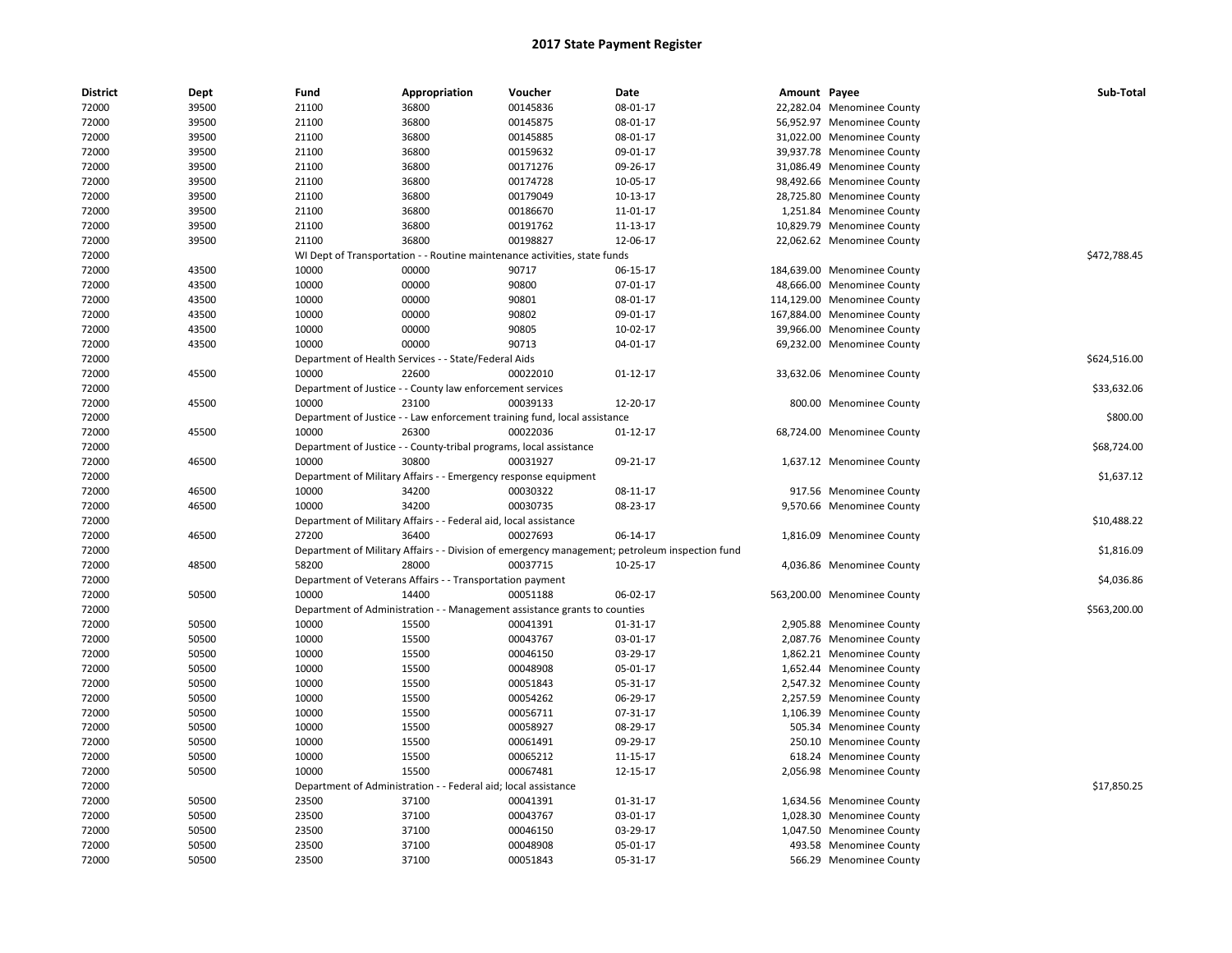| <b>District</b>    | Dept  | Fund                                                                             | Appropriation                                                      | Voucher      | <b>Date</b>    | Amount Payee |                             | Sub-Total      |
|--------------------|-------|----------------------------------------------------------------------------------|--------------------------------------------------------------------|--------------|----------------|--------------|-----------------------------|----------------|
| 72000              | 50500 | 23500                                                                            | 37100                                                              | 00054262     | 06-29-17       |              | 310.42 Menominee County     |                |
| 72000              | 50500 | 23500                                                                            | 37100                                                              | 00056711     | 07-31-17       |              | 571.71 Menominee County     |                |
| 72000              | 50500 | 23500                                                                            | 37100                                                              | 00058927     | 08-29-17       |              | 1,021.24 Menominee County   |                |
| 72000              | 50500 | 23500                                                                            | 37100                                                              | 00061491     | 09-29-17       |              | 724.22 Menominee County     |                |
| 72000              | 50500 | 23500                                                                            | 37100                                                              | 00062837     | 10-17-17       |              | 622.08 Menominee County     |                |
| 72000              | 50500 | 23500                                                                            | 37100                                                              | 00065212     | 11-15-17       |              | 853.77 Menominee County     |                |
| 72000              |       |                                                                                  | Department of Administration - - Low-income assistance grants      |              |                |              |                             | \$8,873.67     |
| 72000              | 50500 | 26900                                                                            | 16600                                                              | 00041102     | 02-07-17       |              | 1,000.00 Menominee County   |                |
| 72000              | 50500 | 26900                                                                            | 16600                                                              | 00042967     | $02 - 21 - 17$ |              | 96,256.00 Menominee County  |                |
| 72000              | 50500 | 26900                                                                            | 16600                                                              | 00044903     | 03-17-17       |              | 25,000.00 Menominee County  |                |
| 72000              | 50500 | 26900                                                                            | 16600                                                              | 00052260     | 06-12-17       |              | 25,000.00 Menominee County  |                |
| 72000              |       | Department of Administration - - Land                                            |                                                                    |              |                |              |                             | \$147,256.00   |
| 72000              | 51000 | 10000                                                                            | 12000                                                              | 00000252     | 01-13-17       |              | 678.75 Menominee County     |                |
| 72000              |       | Elections Commission - - Recount fees                                            |                                                                    |              |                |              |                             | \$678.75       |
| 72000              | 83500 | 10000                                                                            | 10500                                                              | 00022106     | 07-24-17       |              | 65,228.20 Menominee County  |                |
| 72000              | 83500 | 10000                                                                            | 10500                                                              | 00025133     | 11-20-17       |              | 369,626.47 Menominee County |                |
| 72000              |       |                                                                                  | Shared Revenue and Tax Relief - - County and municipal aid account |              |                |              |                             | \$434,854.67   |
| 72000              | 83500 | 10000                                                                            | 10900                                                              | 00017386     | 07-24-17       |              | 566.00 Menominee County     |                |
| 72000              |       |                                                                                  | Shared Revenue and Tax Relief - - State aid; tax exempt property   |              |                |              |                             | \$566.00       |
| 72000              | 83500 | 10000                                                                            | 11000                                                              | 00022106     | 07-24-17       |              | 373.40 Menominee County     |                |
| 72000              | 83500 | 10000                                                                            | 11000                                                              | 00025133     | 11-20-17       |              | 2,238.23 Menominee County   |                |
| 72000              |       | Shared Revenue and Tax Relief - - Public utility distribution account            |                                                                    | \$2,611.63   |                |              |                             |                |
| 72000              | 83500 | 10000                                                                            | 30200                                                              | 00020205     | 07-24-17       |              | 86,371.12 Menominee County  |                |
| 72000              | 83500 | 10000                                                                            | 30200                                                              | 00022251     | 07-24-17       |              | 544,994.48 Menominee County |                |
| 72000              |       | Shared Revenue and Tax Relief - - School levy tax credit and first dollar credit |                                                                    | \$631,365.60 |                |              |                             |                |
| 72000              | 83500 | 52100                                                                            | 36300                                                              | 00016254     | 03-27-17       |              | 32,727.79 Menominee County  |                |
| 72000              |       |                                                                                  | Shared Revenue and Tax Relief - - Lottery and gaming credit        |              |                |              |                             | \$32,727.79    |
| <b>72000 Total</b> |       |                                                                                  |                                                                    |              |                |              |                             | \$3,496,260.09 |